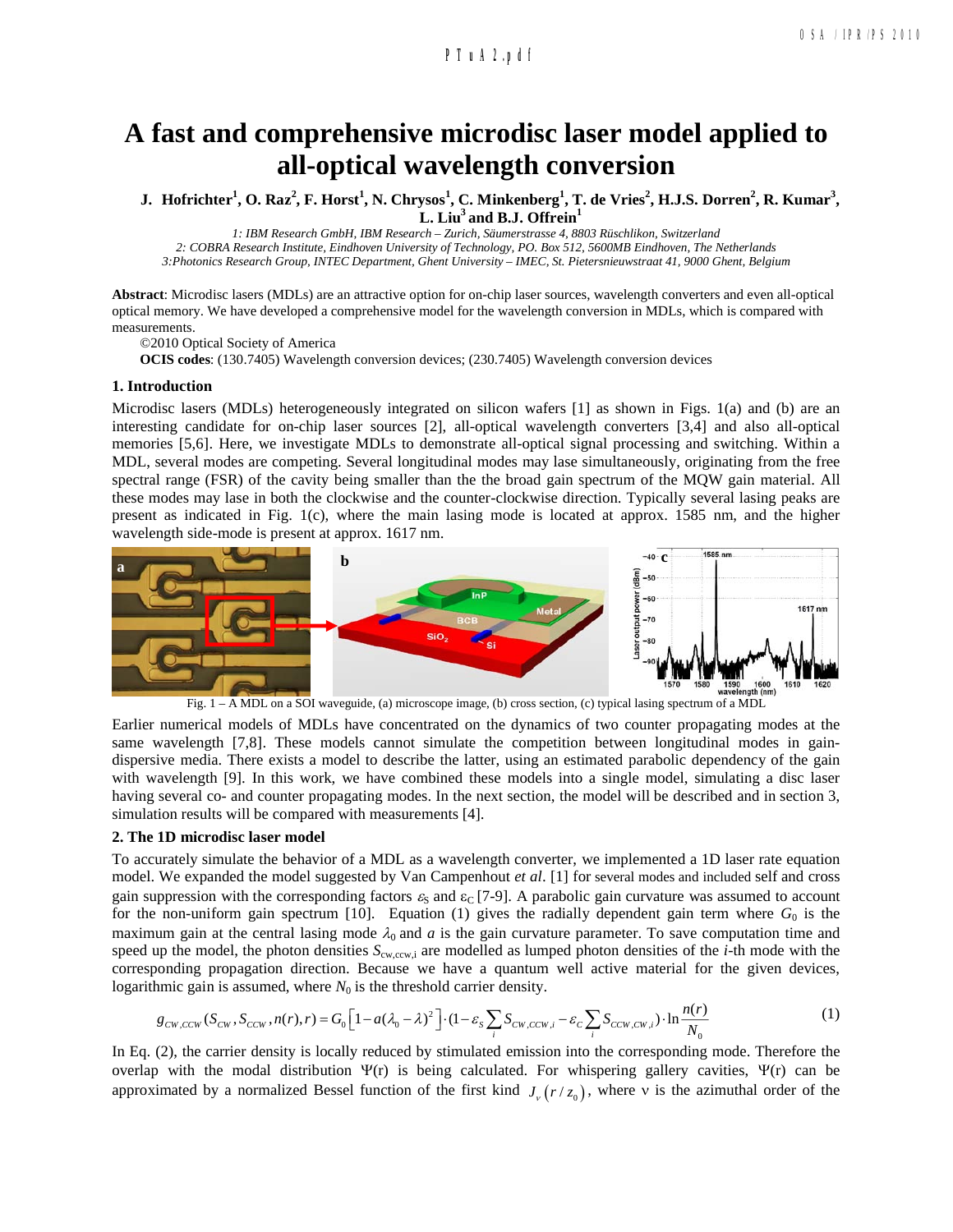## **a160\_1.pdf PTuA2.pdf**

corresponding mode and  $z_0$  the first Bessel zero of  $J_\nu(z)$ . The modal distribution is normalized such that

$$
\int_{0}^{R} \Psi^{2}(r) rdr = 1 \cdot \frac{\partial n(r)}{\partial t} = -\left[\sum_{i} g_{CW,i}(r) S_{CW,i} + \sum_{i} g_{CCW,i}(r) S_{CCW,i}\right] v_{g} \Psi^{2}(r) \Gamma \pi R^{2} - An(r) - Bn(r)^{2} - Cn(r)^{3} + \frac{\eta I}{\pi R^{2} q t_{a}} + D\left(\frac{\partial n(r)}{\partial r} + \frac{\partial^{2} n(r)}{r \partial r^{2}}\right) \tag{2}
$$

Besides stimulated emission into the respective lasing modes, also non-lasing recombination is taken into account by the coefficients *A*, *B* and *C* for one, two and three particle processes, respectively. The electrical pumping current *I* flowing through the disk area  $\pi R^2$  generates charge carriers in the active region, whose thickness is  $t_a$ . Regions with depleted carrier concentrations due to stimulated emission in the region of the mode (spatial hole-burning) are refilled by diffusion of charge carriers with the diffusion constant *D*. In contrast to Eqs. (1) and (2) the photon densities defined in Eq. (3) are modelled by lumped variables whose spatial distribution is obtained from  $\Psi(r)$ . Each photon density experiences a decay time constant  $\tau_p$  due to e.g. scattering or absorption.

$$
\frac{\partial S_{CW,CCW,i}}{\partial t} = -\frac{S_{CW,CCW,i}}{\tau_p} + S_{CW,CCW,i} \Gamma v_g 2\pi \int_0^R g_{CW,CCW,i}(r) \Psi^2(r) r \partial r + 2\pi \beta \int_0^R B n^2(r) \Psi^2(r) r \partial r
$$
\n
$$
+ k_{int} S_{CCW,CW,i} + k_{ext} \sqrt{S_{ext,CW,CCW,i}} S_{CW,CCW,i}
$$
\n(3)

The build-up of the mode is achieved by stimulated emission with the modal gain  $g_{\text{CW,CCW},i}$  in the active region, whose overlap with the mode is  $\Gamma$ . Also spontaneous emission with the factor  $B$  is coupled into the lasing mode with the spontaneous emission coupling factor  $\beta$ . In addition, scattering due to sidewall roughness causes a coupling of the counter-propagating modes which is modelled by  $k_{int}$  [11]. The external injection coupling factor  $k_{ext}$  models the coherent external injection [7,8] of light into the respective lasing mode. Table I lists the values of the parameters used in the model. The model's radial dependency enables the simulation of spatial hole-burning which limits output power, modal recovery and thus the device speed.

| Param. |                            | $\mathbf{U}_0$            | $N_0$                     |                         | ັ                        | $\kappa_{int}$ | $k_{\text{ext}}$ |                           | $\mu_0$         |
|--------|----------------------------|---------------------------|---------------------------|-------------------------|--------------------------|----------------|------------------|---------------------------|-----------------|
| Value  | $3.75 \text{ }\mu\text{m}$ | 1500cm                    | .5e18cm                   | $2e-17$ cm <sup>2</sup> | $4e-17$<br>$\text{cm}^3$ | .5e8s          | $8.8e10s^{-1}$   | 8.817e9 cm s <sup>2</sup> | 1550 nm         |
| Param. |                            |                           |                           |                         |                          |                |                  |                           |                 |
| Value  | $1e-8s$                    | $2e-10$ cm <sup>3</sup> s | $.63e-28$ cm <sup>o</sup> | $8 \text{ cm}^2$        | 1e-3                     | 0.267          | mA               | $.3e13$ cm                | $18 \text{ nm}$ |

| Table I. Simulation parameters |  |
|--------------------------------|--|
|--------------------------------|--|

### **3. Simulations and experiments**

MDLs can be operated as wavelength converters by injecting light into the non-dominant lasing mode, i.e., the mode at approx. 1617 nm in Fig. 1(c) for our case. By gain suppression, the previously dominant central lasing mode i.e. the mode at approx. 1586 nm, is suppressed. In order to operate at high bit rates and high repetition rates, we accelerated the recovery of the central by seeding low-power continuous-wave light into the central lasing mode [3,4]. When monitoring the relative eye opening  $EO = (P_{1,eye} - P_{0,eye}) / P_{1,max}$  during wavelength conversion, it becomes

clear that seeding improves the eye opening for both 10 Gb/s and 20 Gb/s, As can be seen from Figs. 3(a) and (b), the EO is strongly improved by seeding of continuous-wave light into the central mode.



The eye diagram for 50  $\mu$ W signal injection in the absence of seeding is reproduced in Figs. 4(a) and (d) for 10 and 20 Gb/s. The largest EOs that can be achieved with seeding are shown in Figs. 4(b) and (e) for 10 and 20 Gb/s, respectively. The simulated eye diagrams demonstrate excellent agreement with the experimental data in Figs. 4(c)